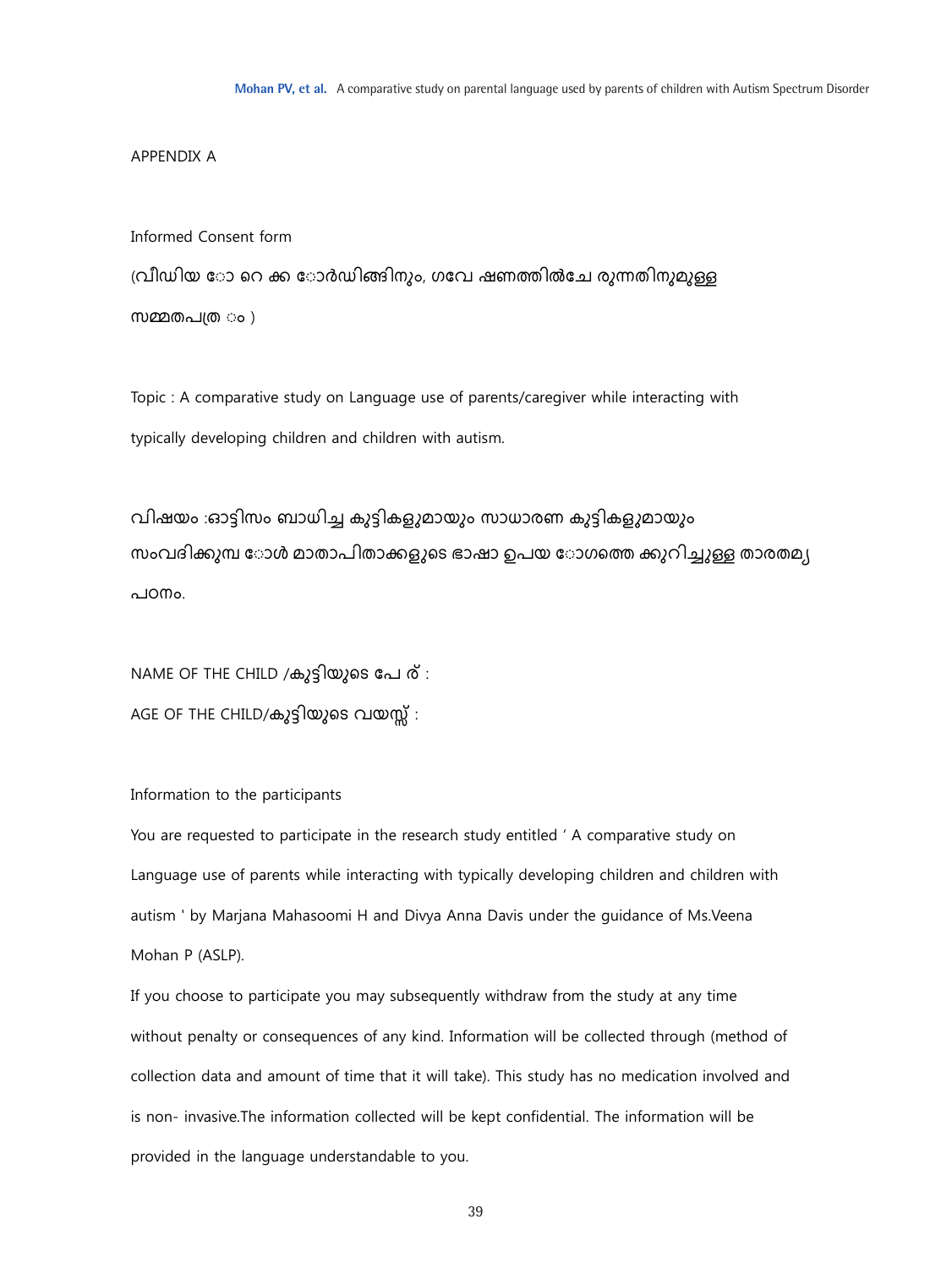### Undertaking by the investigator

Your consent to participate in this study is sought. You have the right to refuse consent or withdraw the same during any part of the study without any reason. If you have any doubts about the study please feel free to clarify the same.

### Consent

I have been informed about the procedure of the study. I have understood that I have the right to refuse my consent or withdraw it any time during the study. I am aware that by subjecting this investigation I will have to give more time for assessments by the investigator and that these assessments do not interfere with the benefits (if any) . All the information has been provided in the language understandable to me.

I......................................................................................... have no

objection to participate in the program, and thus hereby give consent to participate in the study. After understanding all these facts, I volunteer to enrol myself in this study.

Place :

Date:

Signature of the participant :

(Name and address)

ഈ വീഡിയ ോ കുട്ടിയുടെ ആശയ വിനിമയ സ്വഭാവം മനസ്സിലാക്കുന്നതിനായി ഉപയ ോഗപ്പെ ടുത്തുന്നതായിരിക്കും. ക്ലിനിക്കൽ /വിദ്യാഭ്യാസ/ഗവേ ഷണആവശ്യങ്ങൾക്കായി ഉപയ ോഗപ്പെ ടുത്തുന്നതായിരിക്കും.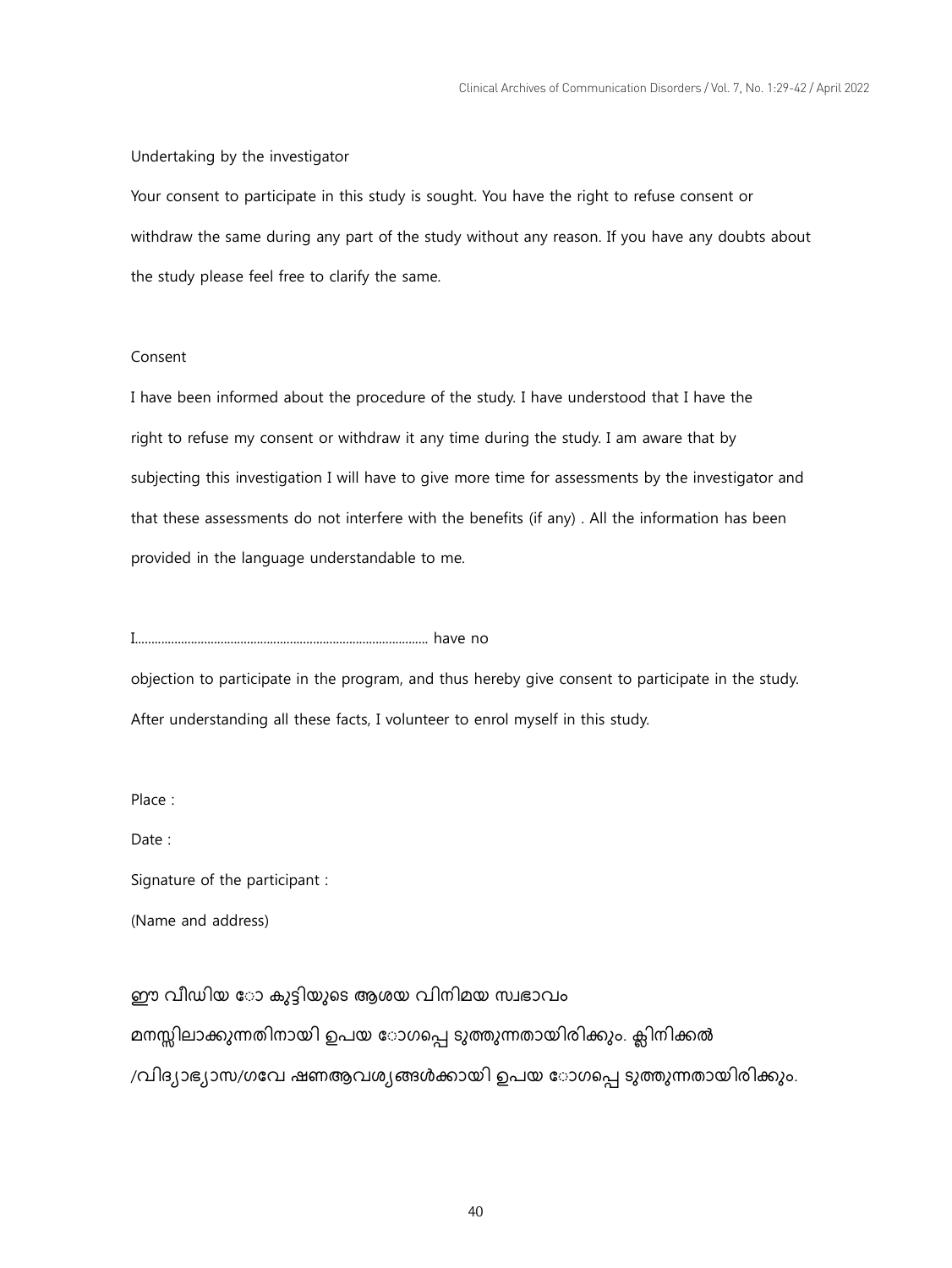കുട്ടിയുടെ വീഡിയ ോ റെ ക്ക ോർഡിങ്അയച്ചു തരാൻ താല്പര്യം കാണിച്ചതിൽ ഞങ്ങൾ നിങ്ങളെ അഭിനന്ദിക്കുന്നു. താഴെ തന്നിരിക്കുന്നവ ശ്രെ ദ്ധിച്ചു വായിക്കുക. സമ്മതമെ ങ്കിൽ നിർദേ ശിച്ചിരിക്കുന്നസ്ഥലത്ത് ഒപ്പ് രേ ഖപെ ടുത്തുക.

# Consent

കുട്ടിയുടെ വീഡിയ ോ റെ ക്ക ോർഡിങ് അയച്ചുക ൊടുക്കുന്നത് എന്റെ പൂർണ സമ്മതത്ത ോടെ ആണെ ന്ന് ഞാൻ അറിയിക്കുന്നു. ഈ റെ ക്ക ോർഡിങ്ങിലെ പ്ര സക്ത ഭാഗങ്ങൾ അല്ലെ ങ്കിൽ അവയെ ക്കുറിച്ചുള്ള വിവരങ്ങൾ നിഷ് സ്റ്റാഫ് ഗവേ ഷണത്തിന്വേ ണ്ടിയ ോ അധ്യാപനത്തിന്വേ ണ്ടിയ ോ ഉപയ ോഗിക്കുന്നതിനു എനിക്ക് പൂർണ സമ്മതംആണ്.

ഈ റെ ക്ക ോർഡിങ്ങിൽ ഉൾപ്പെ ട്ടവരുടെ വിവരങ്ങൾക്കു രഹസ്യത്മകത ഉണ്ടായിരിക്കുമെ ന്നും ഉറപ്പ് വരുത്തിയിട്ടുണ്ട്.

 $m$ ലം :

തിയതി :

ഒപ്പ് :

രക്ഷകർത്താവ് :